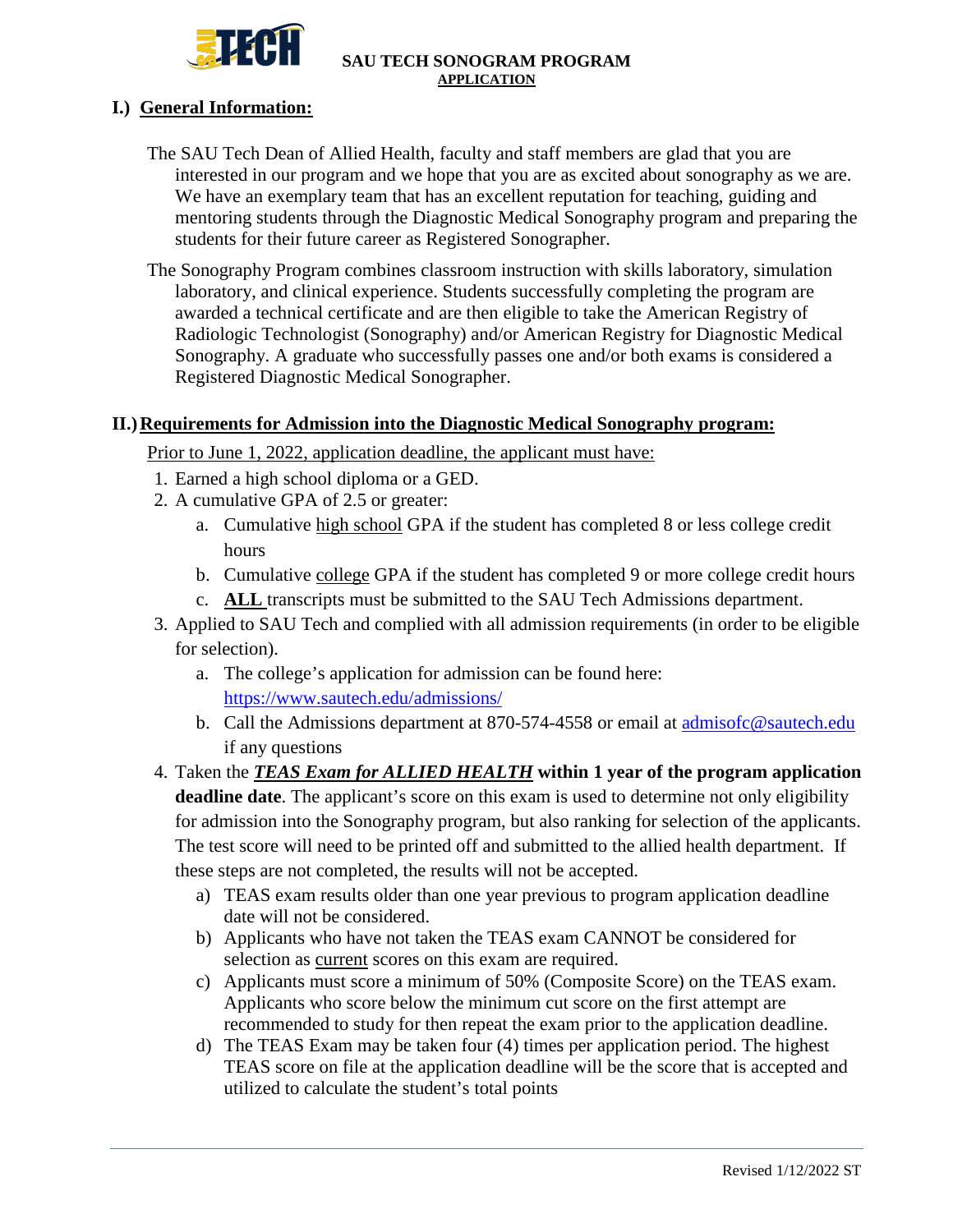

- e) TEAS Directions:
	- Create a TEAS account at [www.atitesting.com.](http://www.atitesting.com/) You can create an account by clicking the "Create Account" link next to the log-in button. Follow the screen prompts and fill in all necessary boxes. *When asked about which program, SELECT "ALLIED HEALTH".*
	- Pay for your TEAS exam online through your ATI Account.
	- Select "Southern Arkansas University Tech" if taking the exam on campus at our testing center. You will also be able to select a day/time for your exam. Day of Testing at the SAU Tech Testing Center:
		- Arrive a few minutes early; if more than 10 minutes late, you will need to reschedule through your ATI Account. If late, call the testing center at 870-574-4486 to inform them that you are rescheduling.
		- Bring Photo ID
		- Know your ATI log-in information
- 5. Applicant must have a C or better in the required pre-requisites courses prior to the start of the program. If applicant is in the process of taking these courses during the application period, then the applicant **must** provide an up-to-date transcript with the final grade for the courses at the end of the semester to the admissions department. If the final grade is below a C in any of the courses, then the applicant will be disqualified.
- 6. **Submit the completed and signed application and all required documents prior to the deadline for application, which is June 1<sup>st</sup> of the applicable year prior to 4:30 p.m., to**

the Allied Health Office located on the SAU Tech campus, Shumaker Hall, Room 120, or mail to:

 Southern Arkansas University Tech Attn: Diagnostic Medical Sonography Program P. O. Box 3499 Camden, AR 71711

7. If the applicant has been in another Diagnostic Medical Sonography program, a 'Letter of Good Standing' from his/her previous sonogram program DIRECTOR is required. The letter must come directly to the SAU Tech Sonogram Program from that program director. Letters submitted by students are not acceptable.

The letter may be emailed to [syoung@sautech.edu](mailto:syoung@sautech.edu) or mailed to:

Southern Arkansas University Tech Attn: Dean of Allied Health P. O. Box 3499 Camden, AR 71711

• Applicants accepted for admission into the Diagnostic Medical Sonography Program will receive an acceptance letter, which will provide further instructions for admission requirements, which includes, but is not limited to the following: submission of immunization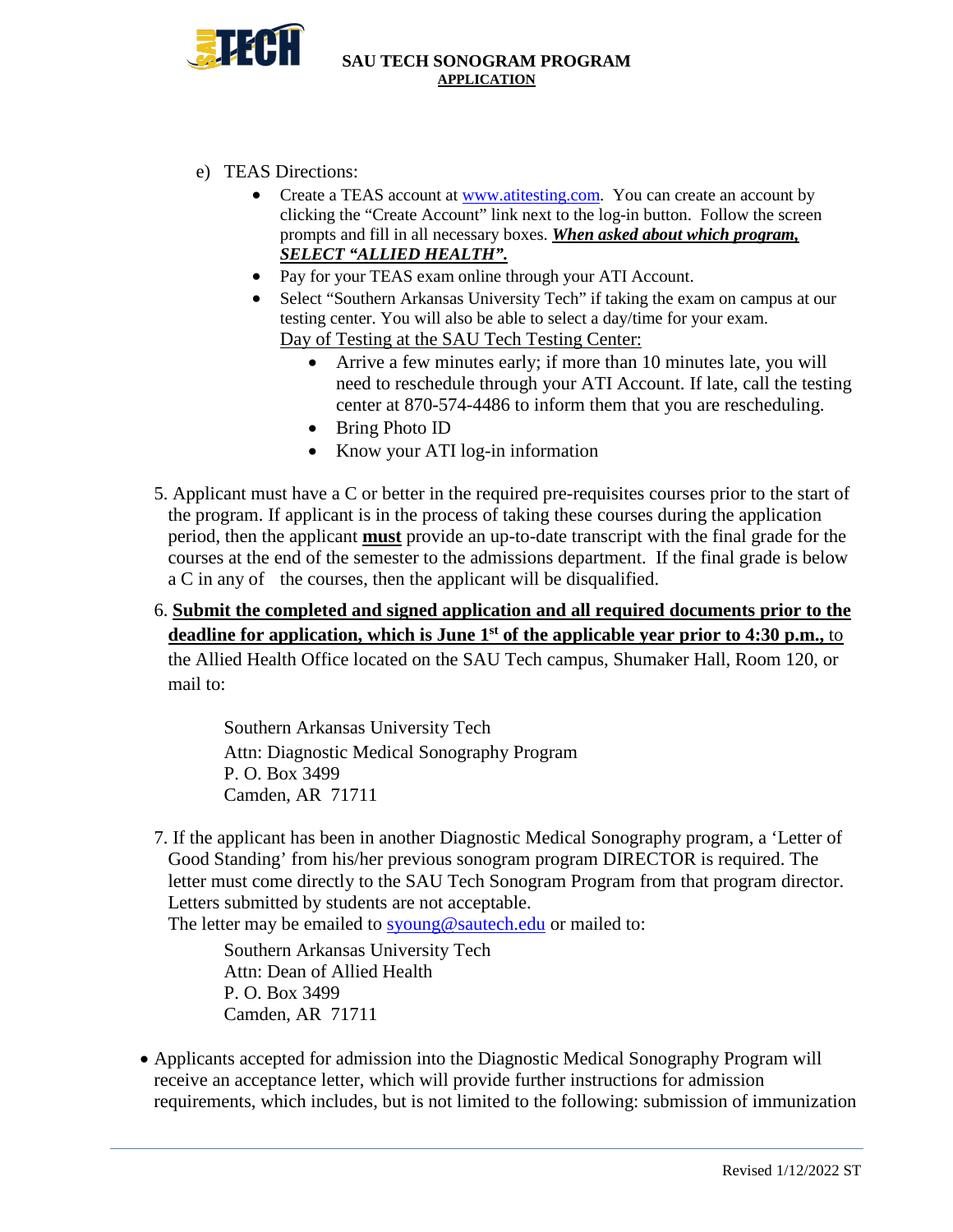

record showing certain specific immunization requirements, a criminal background check and a drug screen. **It is important to note that persons who have been convicted of certain crimes may not be eligible to take the sonography licensure exam so are, therefore, not eligible for entry into the Diagnostic Medical Sonography Program.** (See 'Required Reading for Admission' section).

# **III.) Post Admission Information:**

Upon acceptance into the program, the student will be required to:

- Provide proof of a criminal background check upon request per instructions by the program faculty. (Students with certain offenses on the background check may not be allowed to remain in the program and/or may not be allowed by the American Registry of Radiologic Technologist (Sonography) and/or American Registry for Diagnostic Medical Sonography to sit for registry exam(s).
- Provide proof of an unencumbered drug screen upon request per instructions by the program faculty. This will be completed once the program begins at the discretion of the Dean of Allied Health.
- Provide proof of current AHA (American Heart Association) Healthcare Provider level of CPR certification.
- Provide proof of negative PPD skin test or evidence of negative chest x-ray if skin testing not allowed.
- Provide proof of all vaccinations and/or immunizations including:
	- $\checkmark$  Provide proof of Hepatitis B immunization series or sign Declination Statement.
	- $\checkmark$  Provide proof of immunity to varicella. Proof may consist of 1) proof of vaccination, or 2) varicella antibody titer indicating immunity.
	- $\checkmark$  Provide proof of Covid-19 Vaccination or exemption letter.
	- $\checkmark$  Students will receive influenza vaccination during the Fall Semester. Proof of current influenza vaccination will be submitted.

Students applying for entry into the Diagnostic Medical Sonography Program at Southern Arkansas University Tech must understand that:

- 1. Successful completion of the clinical, practicum, fieldwork, and/or internship/externship program component is a requirement for graduation from these programs;
- 2. Clinical, practicum, fieldwork, and/or internship/externship sites require students to have received certain vaccinations, immunizations, possibly including the Covid-19 vaccination, and to have successfully passed testing/screenings such as a drug screen and a criminal background check, in order to be allowed to attend clinical, etc., in their facility.
	- o Some facilities do not allow students to attend clinical, etc., in their facility until after the student has fully completed the Covid-19 vaccination doses recommended by the CDC (Centers for Disease Control and Prevention).
	- o Some exemptions can be made based on religious beliefs and/or medical issues. A letter from your religious leader or primary care physician must be submitted.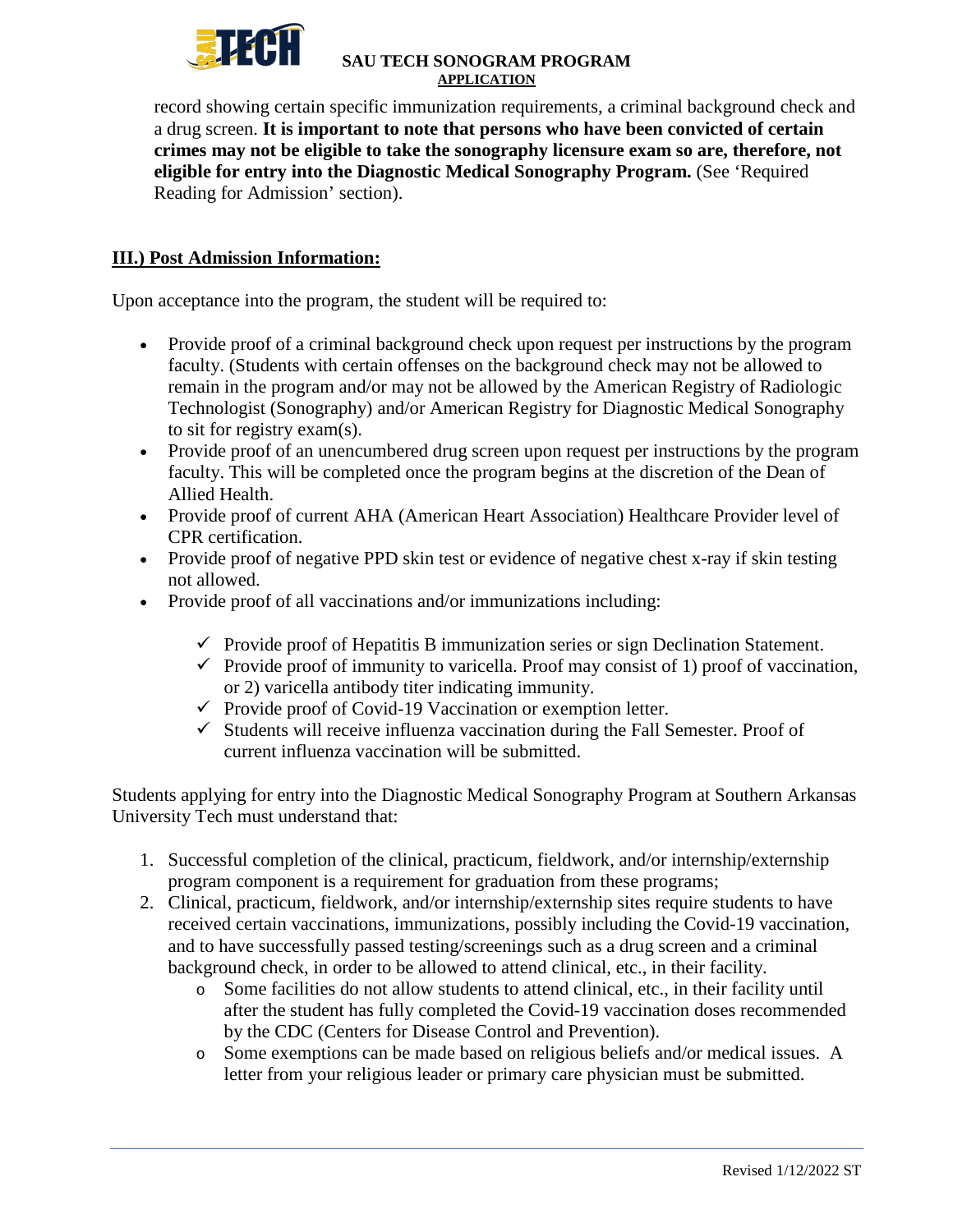

Acceptance of this letter will be determined by the clinical facility and not SAU Tech.

- 3. Therefore, if the student has not received or completed the vaccinations and immunizations, including a complete Covid-19 vaccination (if applicable), if exemption reasoning has been denied by the clinical facility, and successfully passed testing/screenings that are required by the clinical facilities, and has not yet successfully completed these required program components, the student will not graduate from the program.
- 4. Successful graduation from the Diagnostic Medical Sonography Program is required in order to sit for the profession's registration examination.

| Technical Standards Form        |                                                                                                                                                                                 |                                                                                                                                                                                                                                                                                                                                                      |  |  |  |  |
|---------------------------------|---------------------------------------------------------------------------------------------------------------------------------------------------------------------------------|------------------------------------------------------------------------------------------------------------------------------------------------------------------------------------------------------------------------------------------------------------------------------------------------------------------------------------------------------|--|--|--|--|
| <b>Technical Standard</b>       | <b>Definition</b>                                                                                                                                                               | <b>Examples of Required Activities</b>                                                                                                                                                                                                                                                                                                               |  |  |  |  |
|                                 |                                                                                                                                                                                 | (Additions may be added as needed)                                                                                                                                                                                                                                                                                                                   |  |  |  |  |
| <b>Cognitive Qualifications</b> | Sufficient Reading, Language and<br>Math Skills; intellectual and emotional<br>functions necessary to plan and<br>implement patient care                                        | •Ability to take exams; there may be<br>multiple exams given in a single class day<br>• Ability to comprehend and interpret<br>written and verbal material/instruction<br>• Follow and deliver written and oral<br>direction                                                                                                                         |  |  |  |  |
| <b>Critical Thinking</b>        | Critical thinking ability sufficient for<br>clinical judgment; combine<br>information from written material and<br>apply knowledge to clinical situations                       | • Being able to respond quickly and<br>calmly to emergency situations<br>• Handle multiple priorities at a time in<br>stressful situations<br>• Assist with problem solving<br>· Identify cause-effect relationships in<br>clinical situations                                                                                                       |  |  |  |  |
| Interpersonal                   | Interpersonal abilities sufficient to<br>interact with individuals, families, and<br>groups from a variety of social,<br>educational, cultural, and intellectual<br>backgrounds | • Establish rapport with patients and<br>colleagues<br>• Function effectively under stress<br>• Cope with anger, fear, hostility of others<br>in calm manner<br>• Cope with confrontation<br>Demonstrate high degree of patience<br>· Display compassion, professionalism,<br>empathy, integrity, concern for others<br>with interest and motivation |  |  |  |  |
| Communication                   | Communication abilities sufficient for<br>interaction with others in verbal and<br>non-verbal form (speech, reading, and<br>writing)                                            | • Explain imaging procedures<br>• Write legibly<br>• Communicate clearly and effectively<br>(oral, written) with patients, co-workers,<br>and other health care providers by use of<br>the English language and medical<br>terminology                                                                                                               |  |  |  |  |
| <b>Mobility</b>                 | Physical abilities sufficient to move<br>from room to room, to maneuver in<br>small spaces and to perform<br>procedures necessary for emergency<br>intervention                 | • Move around in clinical settings,<br>workspaces, classrooms, laboratories and<br>other treatment areas<br>•sitting for long periods of time in the<br>classroom                                                                                                                                                                                    |  |  |  |  |

# **Diagnostic Medical Sonography Program Technical Standards Form**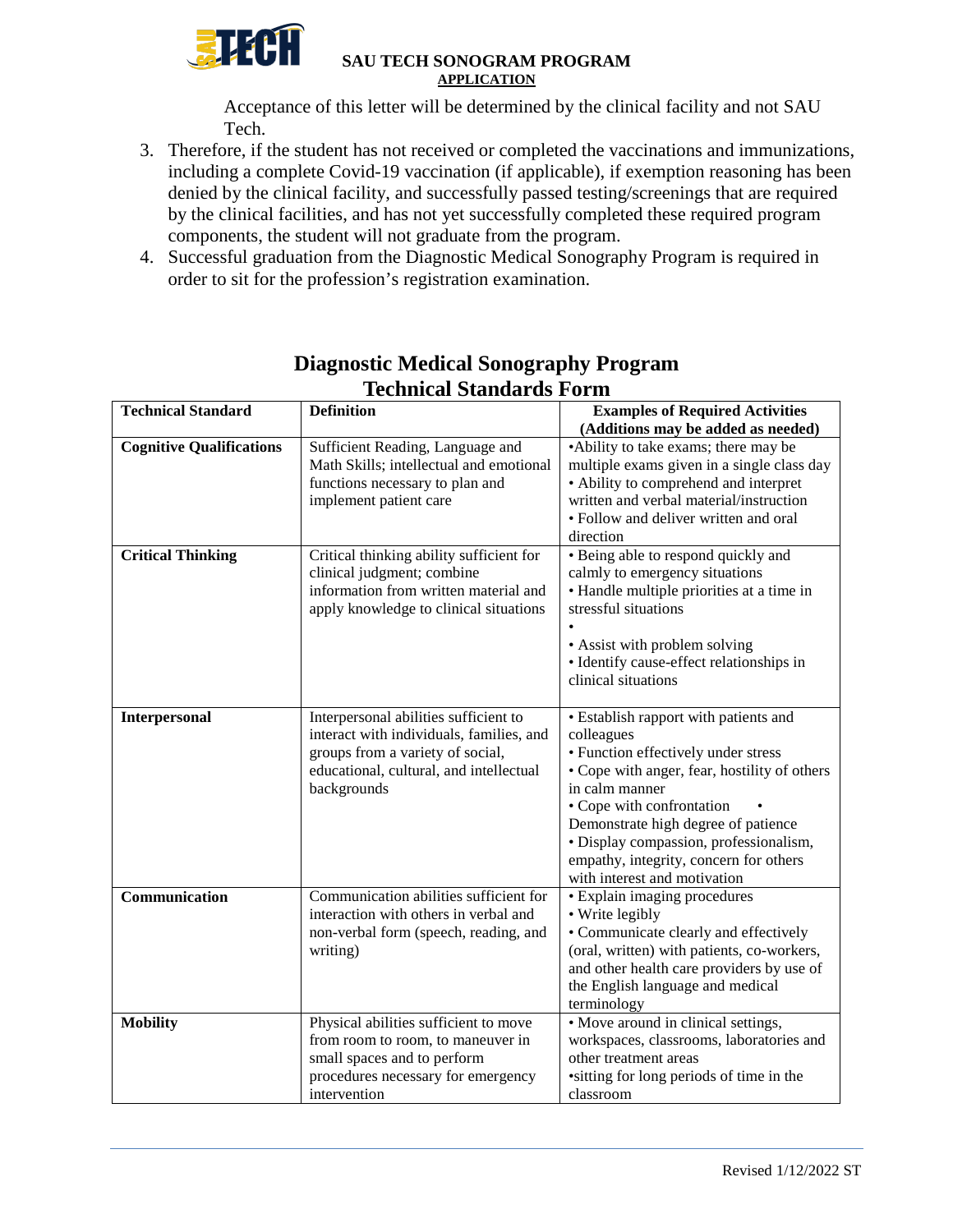

|                      |                                          | • Administer cardio-pulmonary                |
|----------------------|------------------------------------------|----------------------------------------------|
|                      |                                          | resuscitation procedures                     |
|                      |                                          | • Assist all patients, according to the      |
|                      |                                          | individual's needs and abilities in          |
|                      |                                          | moving, turning, transferring from           |
|                      |                                          | transportation devices to the imaging        |
|                      |                                          | table, etc.                                  |
|                      |                                          | • Push a stretcher or wheelchair without     |
|                      |                                          | injury to self, patient, or others           |
|                      |                                          | • Push ultrasound equipment from one         |
|                      |                                          | location to another, including turning       |
|                      |                                          | corners, getting on and off elevator, and    |
|                      |                                          | manipulating equipment around patient        |
|                      |                                          |                                              |
| <b>Motor Skills</b>  | Gross and fine motor abilities           | rooms and in small spaces                    |
|                      |                                          | • Hand-eye coordination                      |
|                      | sufficient to provide safe and effective | • Perform repetitive tasks                   |
|                      | care                                     | • Able to grip                               |
|                      |                                          | • Bend at knee and squat                     |
|                      |                                          | • Reach above shoulder level • Lift with     |
|                      |                                          | assistance 150 pounds                        |
|                      |                                          | • Exert 20-50 pounds of force (pushing,      |
|                      |                                          | pulling)                                     |
|                      |                                          | · Complete a CPR Healthcare Provider         |
|                      |                                          | certification course                         |
|                      |                                          | · Climb stairs                               |
|                      |                                          | • Remain in standing position for 3-5        |
|                      |                                          | hour periods                                 |
| <b>Hearing</b>       | Normal, corrected, or audible -          | • Hear monitor alarms, emergency             |
|                      | Auditory ability sufficient to interpret | signals, cries for help                      |
|                      | verbal communication from patients       | • Hear telephone interactions                |
|                      | and health care team members and to      | • Hear audible stethoscope signals during    |
|                      | monitor and assess health needs          | blood pressure screenings                    |
|                      |                                          | • hear normal and faint voices/sounds        |
|                      |                                          | • Distinguish audible Doppler signals        |
| <b>Visual</b>        | Normal, corrected - Visual acuity        | • Observe patient condition and needs        |
|                      | sufficient for observation and patient   | from a 20 ft. distance                       |
|                      | assessment and equipment operations      | • Identify and distinguish colors            |
|                      | and departmental protocols               | • View sonographic images and medical        |
|                      |                                          | reports                                      |
|                      |                                          | • Assess image and optimize image            |
|                      |                                          | parameter                                    |
|                      |                                          | • Use depth perception                       |
|                      |                                          | • Use peripheral vision                      |
| <b>Tactile</b>       | Tactile ability sufficient for patient   | · Perform palpation, tactile assessment,     |
|                      | assessment and operation of              | and manipulate body parts to ensure          |
|                      | equipment.                               | proper body placement alignment              |
|                      |                                          | • Manipulate dials, buttons, and switches    |
|                      |                                          | of various sizes                             |
| <b>Environmental</b> | Ability to tolerate environmental        | • Be able to tolerate risks or discomforts   |
|                      | stressors                                | in the clinical setting that require special |
|                      |                                          | safety precautions, additional safety        |
|                      |                                          | education and health risk monitoring,        |
|                      |                                          | working with sharps, chemicals and           |
|                      |                                          | infectious diseases. Student may be          |
|                      |                                          | required to use protective clothing or gear  |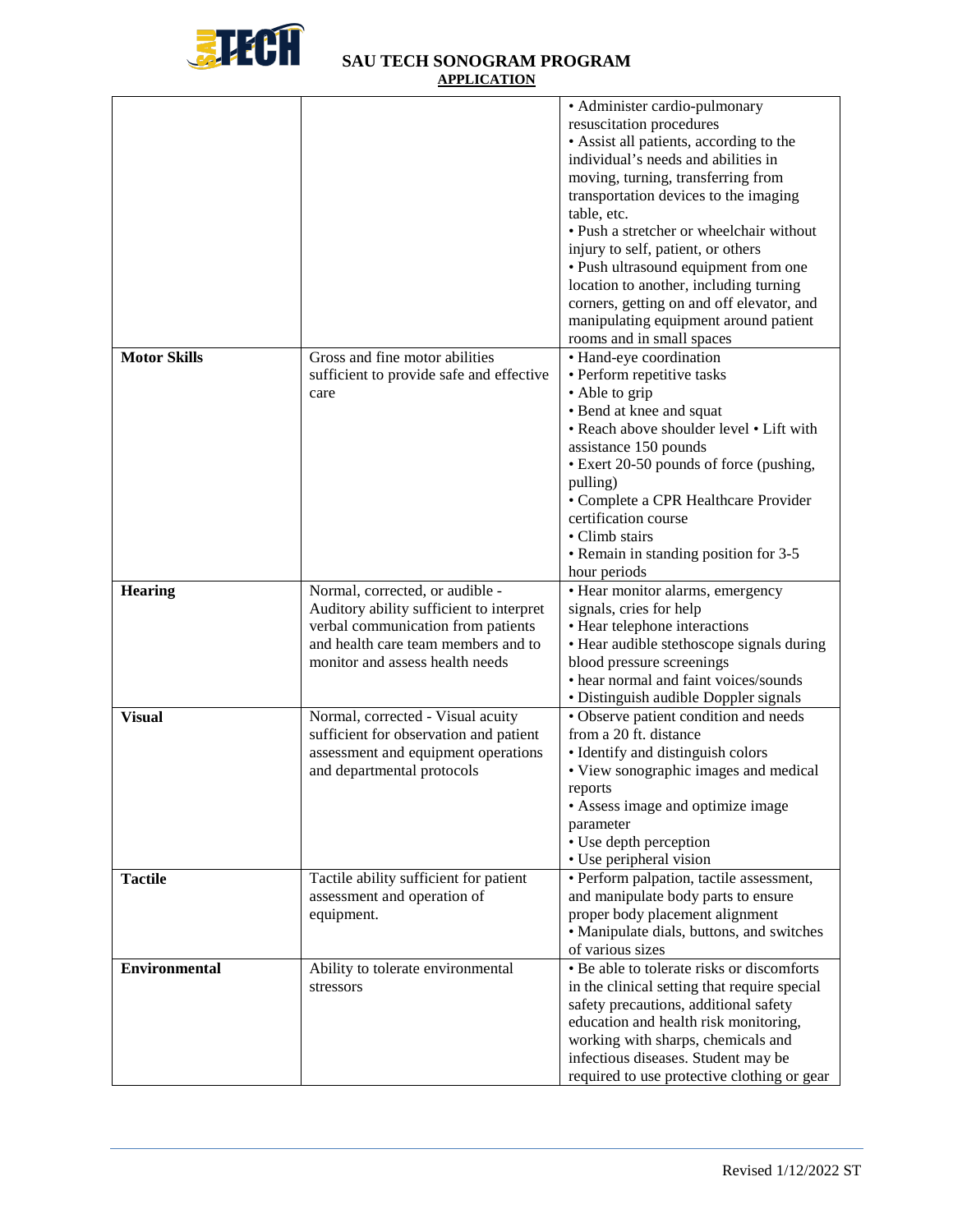

|                 |                                   | such as N95 masks, surgical masks,<br>goggles, and gloves.<br>• Work with chemicals and detergents |
|-----------------|-----------------------------------|----------------------------------------------------------------------------------------------------|
|                 |                                   | • Tolerate exposure to fumes and odors<br>• Work in areas that are close and<br>crowded            |
|                 |                                   | • Do work in a changing, stressful                                                                 |
|                 |                                   | environment                                                                                        |
|                 |                                   | • Adapt to shift work                                                                              |
| <b>Teamwork</b> | the combined action of a group of | • Work well with others                                                                            |
|                 | people, especially when effective | • Work as a team member as well as                                                                 |
|                 | and efficient                     | independently                                                                                      |
|                 |                                   | •Develop rapport with patients and                                                                 |
|                 |                                   | medical professionals                                                                              |

Sonography is a practice discipline with cognitive, affective, and psychomotor performance requirements. Based on those requirements, a list of "Technical Standards" has been developed. Each standard has an example of an activity or activities that a potential student will be required to perform while enrolled in the Diagnostic Medical Sonography program. These standards are a part of a sonographer's professional role expectation.

*Note: The duties and demands described are representative, and may not be all inclusive, of those that must be met by a student to successfully complete the course objectives of the DMS program. \*\*Signing the Attestation Statement Form in this application packet indicates that the applicant has reviewed and confirms that he/she meets and/or exceeds these required physical and mental standards.*

## **V.) Required Reading for Admission**

Every applicant is required to have read the following information. Students accepted into the program will have to sign a form as verification of having been informed of this information.

# **A.) Drug Testing:**

I understand that the health care industry requires drug testing upon employment and random testing throughout employment. Therefore, I understand that the Substance Abuse Policy in the SAU Tech Diagnostic Medical Sonography Program requires the following types of drug testing during my enrollment:

- 1) Scheduled testing at unannounced designated times throughout the program
- 2) Random testing as required by the clinical agencies or
- 3) For cause (suspicion, signs of use/abuse, etc…)

## **B.) Required Criminal Background Check:**

## **Ethics Questions on Application Form for pursuing an American Registry for Radiologic Technology (Sonography) credential (Taken from ARRT website [www.arrt.org\)](http://www.arrt.org/)**

- Have you ever been charged with or convicted of a misdemeanor or felony? (This includes court convictions and military courts-martial.)
- Has a regulatory authority or certification board (other than ARRT) ever done one or more of the following?
	- o Denied, revoked, or suspended your professional license, permit, registration, or certification?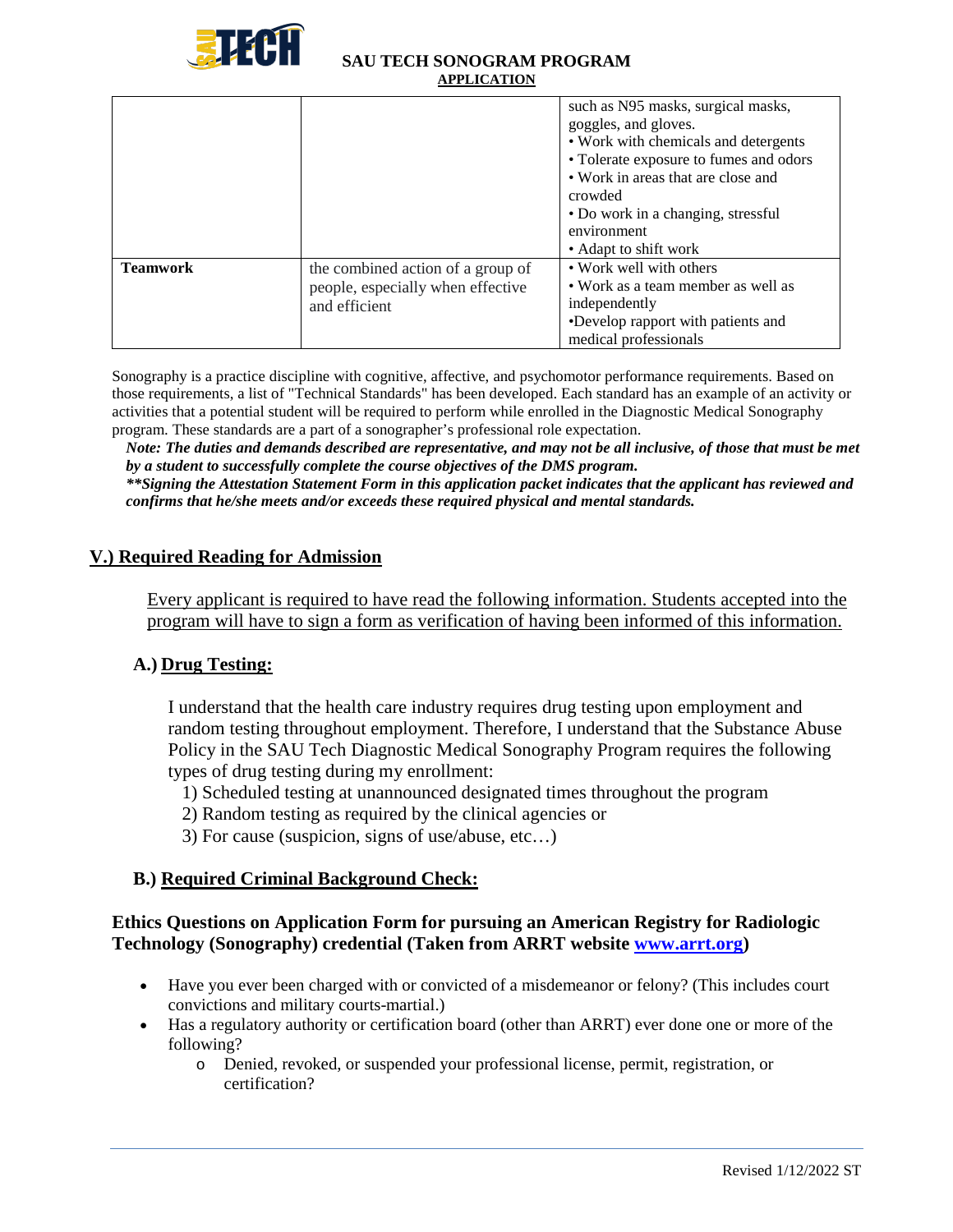

- o Placed you on probation (excluding ARRT Continuing Education probation), under consent agreement, or under consent order?
- o Allowed voluntary surrender of your professional license, permit, registration, or certification?
- o Subjected you to any conditions or disciplinary actions?
- Have you ever been suspended, dismissed, or expelled from an educational program you attended to meet ARRT certification and registration requirements?

If you answer yes to any of these questions, you must report the violation within 30 days of its occurrence or when you submit your application, whichever comes first. See the instructions in the "Self Reporting" section above.

## **Pre-application Determination of Eligibility for ARDMS Certification: Criminal Matters (Taken from ARDMS website [www.ardms.org\)](http://www.ardms.org/)**

ARDMS conducts a "pre-application review" for individuals who wish to determine the impact of a previous criminal matter on their eligibility to apply for ARDMS certification. The pre-application review process is recommended for individuals who have not yet applied for examination and are contemplating employment in the field of sonography and/or enrollment in a sonography program.

The pre-application review procedure assists an individual in assessing the potential impact of criminal matters on his/her eligibility for ARDMS certification prior to submitting an ARDMS examination application. Under the pre-application review procedure, ARDMS will review only actual (not hypothetical) cases in which a conviction, plea of guilty or plea of nolo contendere has already occurred with respect to a crime (felony and/or misdemeanor), other than a speeding or parking violation. ARDMS will also consider matters involving deferred or withheld adjudication, suspended or withheld sentences and military court marshals. The procedure is not available, for example, for matter involving arrest only, or during a period when a criminal trial or plea bargain is pending.

If you wish to request a pre-application determination on a criminal matter, please provide the information identified on this form along with the pre-application agreement and form (pages 5 and 6) and a nonrefundable pre-application fee of \$125 USD. The pre-application review procedure is available only for crimes specified on the pre-application form, and does not apply to any crimes occurring after submission of, or otherwise not reported on, the pre-application form. The form, required documentation and payment should be mailed to: Manager, Compliance PERSONAL AND CONFIDENTIAL ARDMS 1401 Rockville Pike, Suite 600 Rockville, MD 20852 You may also send the form, required documentation and credit card payment by: • Fax - 301-560-6679, Attention: Manager of Compliance; or E-mail - [Compliance@inteleos.org](mailto:Compliance@inteleos.org) 

1. Pre-application determination involving a criminal matter is only available to first-time Applicants (not schools, relative or Certificants contemplating re-application).

2. Under the procedure, a prospective Applicant must make, and continue to make and keep current, a truthful, full and complete disclosure of all facts and circumstances relevant to criminal matters subject to ARDMS rules. ARDMS will rely on all representations as truthful, full and complete. The pre-eligibility determination of ARDMS is advisory only and applies only to the individual requesting the determination under the particular facts and circumstances presented to ARDMS at the time of the request. If a candidate provides ARDMS information which ARDMS, in its sole discretion, determines is inaccurate or incomplete, or it becomes inaccurate or incomplete over time, the pre-eligibility determination is void and is of no effect, and ARDMS may consider such criminal matters in any assessment of eligibility.

3. When seeking a pre-application determination, or updating ARDMS regarding facts and circumstances relevant to a pending request for a determination, the individual must enclose all court documents relevant to the matter, including, but not limited to, any statement of charges, plea, transcript of remarks at sentencing,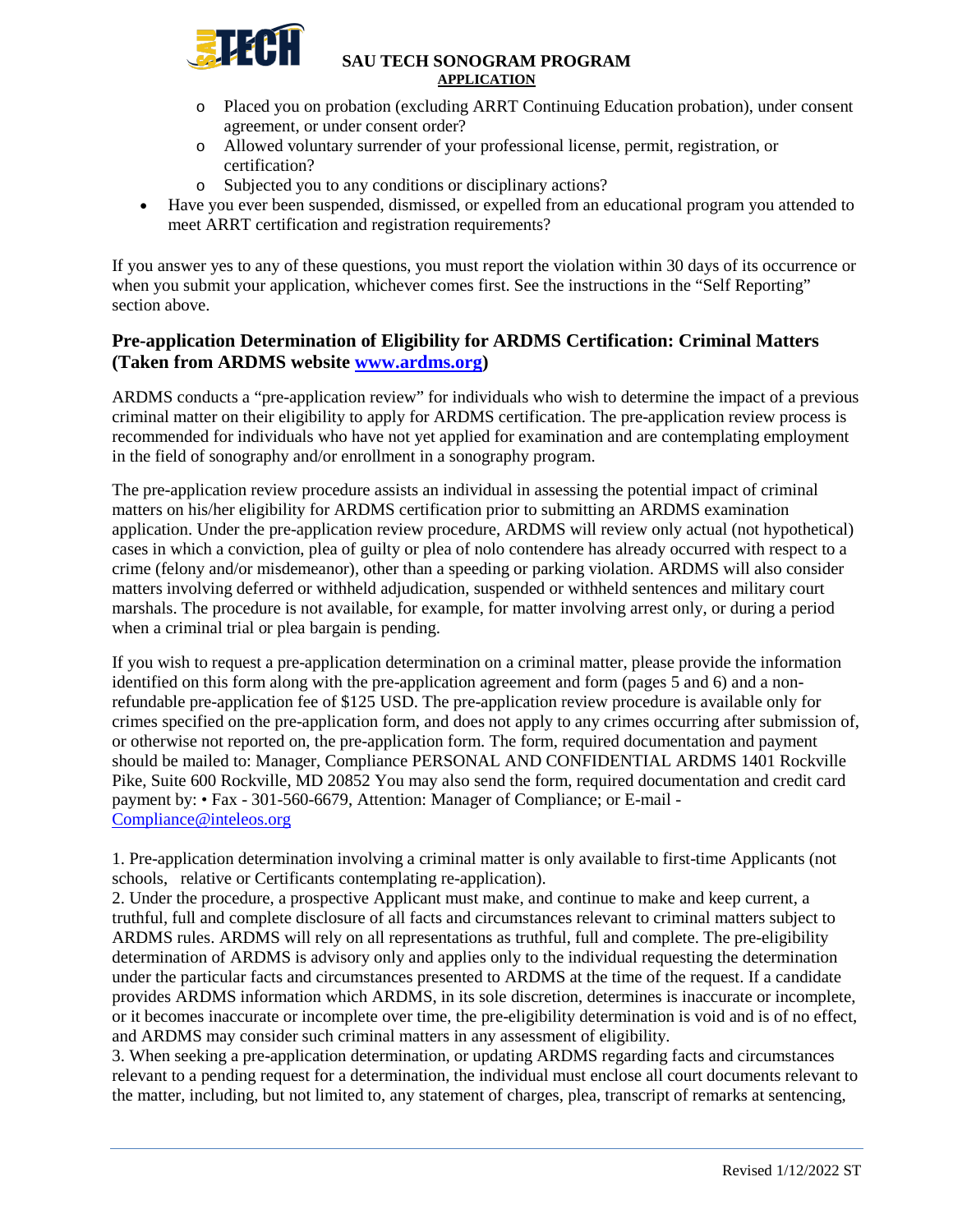

sentence, judgment and commitment sheet, and the status of any fines, sentences and probation. Please note that the case must be closed and ALL obligations to the presiding court system must be completed in their entirety before the ARDMS is able to render a determination.

The initial application must include the following related documents to be considered: • Provide a detailed explanation of the matter and the underlying events leading to the investigation, charge and/or conviction. • Provide any other information you wish to be considered in the investigation • All court documents relevant to matter • Provide documentation of completion of any court ordered remedial programs and community service (if applicable) • Provide documentation of completion of any rehabilitation, counseling or other treatment requirement (if applicable) • If you provide documentation that does not match the name indicated on the pre-application form, please submit evidence of the name change (e.g. copy of marriage certificate, divorce decree or official court document showing name change) • Any letters of recommendation you may wish to provide from employers, instructors or court officials

4. The Applicant must also submit a personal explanation in the form of a written statement which provides a detailed description of the matter(s). The statement should include: •

Whether the crime involved any other individual(s)

- What setting the crime occurred in (e.g. work, school, sporting event, etc.)
- Whether any personal injury to anyone occurred, and if so, the details and outcome
- Whether any property damage occurred, and if so, the details and outcome
- The age of the individual when the crime was committed
- The date of the crime
- The date of the conviction or plea
- Any other criminal matters, whether pending or resolved, since the proceeding at issue
- Whether any other criminal proceedings or civil litigation was instituted by or against anyone relating to the conduct, and the details
- Any mitigating circumstances (such as, favorable conduct or work history with references) that the candidate believes are relevant

5. By applying for a pre-application determination, the individual consents that ARDMS may request and obtain further information concerning the application including, but not limited to, a criminal background check and may require the Applicant to submit information in affidavit form.

6. In reviewing the application, ARDMS may, in its sole discretion, grant or deny the application, in whole or in part and with or without conditions, or decline to issue a pre-application determination entirely. Please note that information submitted through this process may be used to initiate disciplinary action under ARDMS rules, which may be revised from time to time. Such action may result in the imposition of sanctions. 4

7. Each application shall be accompanied by a check or credit card payment for \$125 USD, which is nonrefundable and is not applied to any other ARDMS application, examination or other fee. It is entirely the responsibility of the Applicant to provide the required documentation for all criminal matters with his or her pre-application submission. If an Applicant fails to submit all of the required documentation, ARDMS will not review the pre-application request. Please note that the \$125 USD fee is non-refundable, and the preapplication materials submitted will not be returned.

8. The Applicant shall be notified in writing when ARDMS has completed its assessment.

9. The review process could take up to six (6) months to be completed based on the severity of the matter(s) reported.

### **If you have any questions, please contact one of the following:**

Ms. Stephanie Tutor, Director of Sonography 870-574-4596 [stutor@sautech.edu](mailto:stutor@sautech.edu)

Ms. Shelley Young, Dean of Allied Health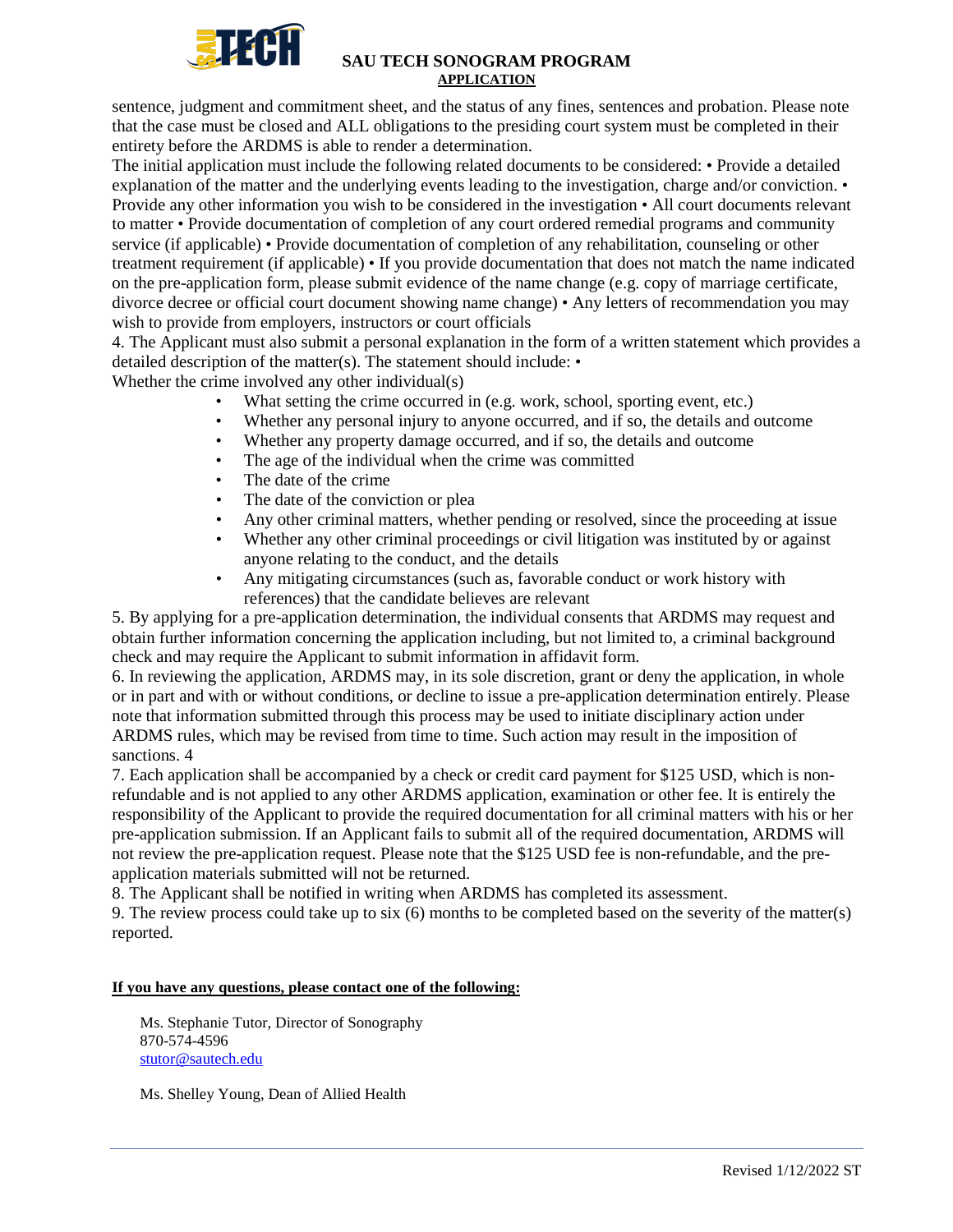

[syoung@sautech.edu](mailto:syoung@sautech.edu) 

870-574-4475

#### **APPLICATION: PRINT LEGIBLY**

#### 1. **Name:**

| <b>LAST</b>                                                                                    | <b>FIRST</b> | <b>MIDDLE</b>            | (MAIDEN)        |
|------------------------------------------------------------------------------------------------|--------------|--------------------------|-----------------|
| 2. Contact Information:                                                                        |              |                          |                 |
|                                                                                                |              |                          |                 |
|                                                                                                |              |                          |                 |
| Please check the box below of the phone number that you wish to be your primary contact method |              |                          |                 |
|                                                                                                |              |                          |                 |
|                                                                                                |              |                          |                 |
| <b>Emergency Contact Information:</b>                                                          |              |                          |                 |
|                                                                                                |              |                          |                 |
|                                                                                                |              |                          |                 |
|                                                                                                |              |                          |                 |
| Phone #1: $\Box$ ( $\Box$ home $\Box$ cell $\Box$ work)                                        |              |                          |                 |
|                                                                                                |              |                          |                 |
| 3. Demographic Information: Sex: Male                                                          |              | Female                   |                 |
|                                                                                                |              |                          |                 |
| Date of Birth (mm/dd/year): $\frac{\sqrt{2}}{2}$                                               |              | Age, as of June 1, 2022: |                 |
|                                                                                                |              |                          |                 |
| Predominant Race/Ethnicity: $\Box$ White/Caucasian                                             |              | Black/African American   | Hispanic/Latino |
|                                                                                                | Asian        | Native/American Indian   |                 |

Upon acceptance into the Diagnostic Medical Sonography Program, a criminal background check will be performed. A student who has a criminal history of any of the offenses that prevent licensure examination approval is not eligible to enter or to remain in the sonography program and will either not be accepted or if results are returned after acceptance into the program the student will be required to withdraw.

Many clinical facilities also deny a student from performing clinical rotations there if certain offenses have been committed. Some of these facilities perform their own background check on the students and some require that the program provide them with the student's criminal background check results. If a student is denied approval for clinical rotation in any of the facilities that are utilized for the clinical practicum courses, that student is no longer eligible to remain in the sonogram program and will be required to withdraw due to inability to complete program requirements.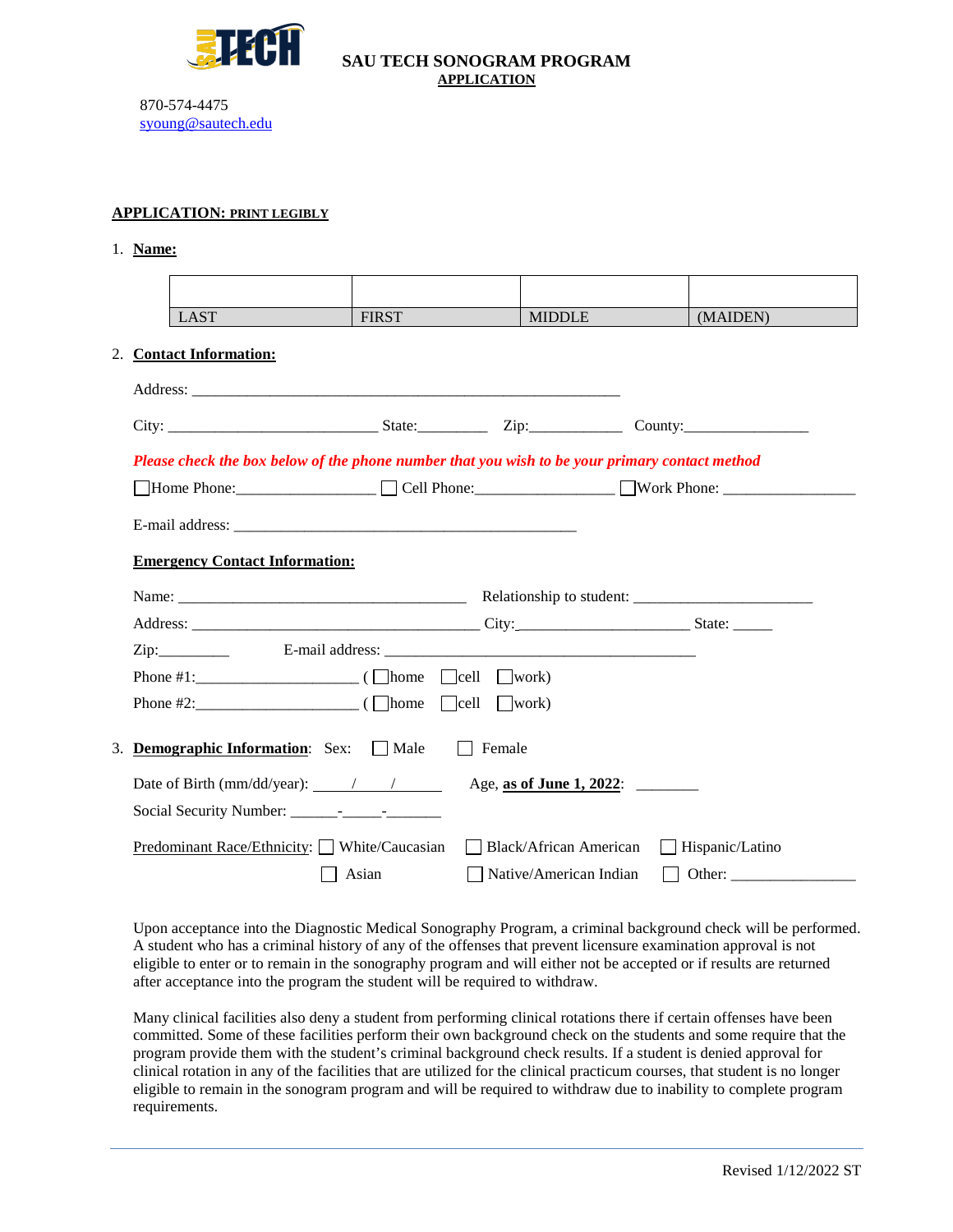

**Due to the circumstances stated above, it is very important that the student provide honest answers to the**  following questions (even if the applicant believes their record has been sealed  $\&$ /or expunged):

| A. Have you EVER been convicted of a felony or a misdemean or? | $\Box$ Yes $\Box$ No |  |
|----------------------------------------------------------------|----------------------|--|
| B. Do you have a felony or misdemeanor charge pending?         | $\Box$ Yes $\Box$ No |  |

C. Have you ever been convicted of child or elderly maltreatment, abuse or neglect?  $\square$  Yes  $\square$  No

*If you answered yes to any of these questions, submit an explanation of the felony and/or misdemeanor to the Dean of Allied Health in a sealed envelope with your application.*

4. **Education:** List only the high school you graduated from; List ALL COLLEGES ATTENDED. **An official transcript from ALL COLLEGES ATTENDED is MANDATORY.** If a student has attended a college but does not list it here, it may disqualify the applicant from selection/admission into the program. List all health science programs that you have GRADUATED from and/or any CURRENT Medical Certifications and/or Licensures that you hold below (transcript proof of graduation from program must be submitted with application for credit of points):

| <b>Type of</b><br><b>School</b>  | <b>Name of School</b> | <b>What Year(s)</b><br>Did You<br>Attend?<br>$(ex: 2018-2000)$ | <b>Year Graduated</b><br>(or year of GED<br>completion) | Type of Diploma,<br><b>GED, or Degree</b><br>Earned; Put N/A if<br>none were earned |
|----------------------------------|-----------------------|----------------------------------------------------------------|---------------------------------------------------------|-------------------------------------------------------------------------------------|
| <b>High School</b>               |                       |                                                                |                                                         |                                                                                     |
| <b>Health Science</b><br>Program |                       |                                                                |                                                         |                                                                                     |
| <b>Certification</b>             |                       |                                                                |                                                         |                                                                                     |
| <b>College</b>                   |                       |                                                                |                                                         |                                                                                     |
| <b>College</b>                   |                       |                                                                |                                                         |                                                                                     |
| <b>College</b>                   |                       |                                                                |                                                         |                                                                                     |
| <b>College</b>                   |                       |                                                                |                                                         |                                                                                     |

|      |  | 5. Are all your transcripts on file in the admission department at SAU Tech? $\Box$ Yes $\Box$ No |                                                                                                                 |  |  |  |
|------|--|---------------------------------------------------------------------------------------------------|-----------------------------------------------------------------------------------------------------------------|--|--|--|
| ____ |  |                                                                                                   | - 1990년 - 1991년 - 1991년 - 1991년 - 1992년 - 1992년 - 1992년 - 1992년 - 1992년 - 1992년 - 1992년 - 1992년 - 1992년 - 1992년 |  |  |  |

| 6. Have you previously been enrolled in a sonogram program, including the SAU Tech one? $\Box$ Yes $\Box$ No |  |  |
|--------------------------------------------------------------------------------------------------------------|--|--|
|--------------------------------------------------------------------------------------------------------------|--|--|

*If yes, a letter of recommendation and good standing from the program director is required to be submitted with this application. Honesty is required on this application. Anyone who selects no but has actually been in another nursing program will not be selected or will be dismissed from the program if it is found out after admission.*

#### **First Sonogram program attended:**

|                                          | Year: |
|------------------------------------------|-------|
| What was the reason for incompletion?    |       |
| <b>Second Sonogram program attended:</b> |       |
|                                          | Year: |
| What was the reason for incompletion?    |       |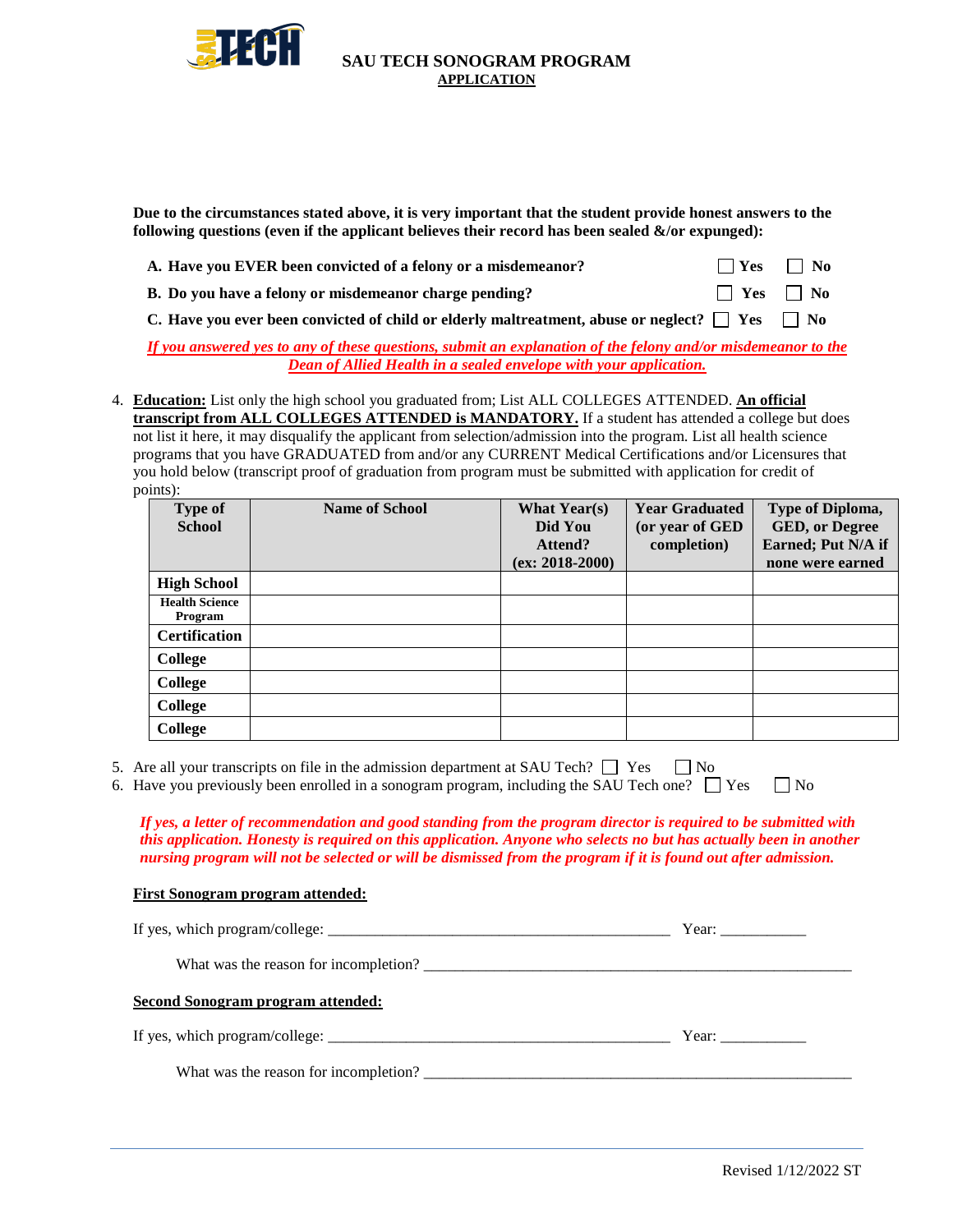

#### **Personal Statement**

Please write or type a personal statement below or on a separate sheet of paper in your own words that (a) tells us about you, (b) explains the reason you want to be a sonographer, and (c) describes what you will do to meet the demands of the Diagnostic Medical Sonography Program. Provide any information that you feel is relevant to being selected for this sonography program.